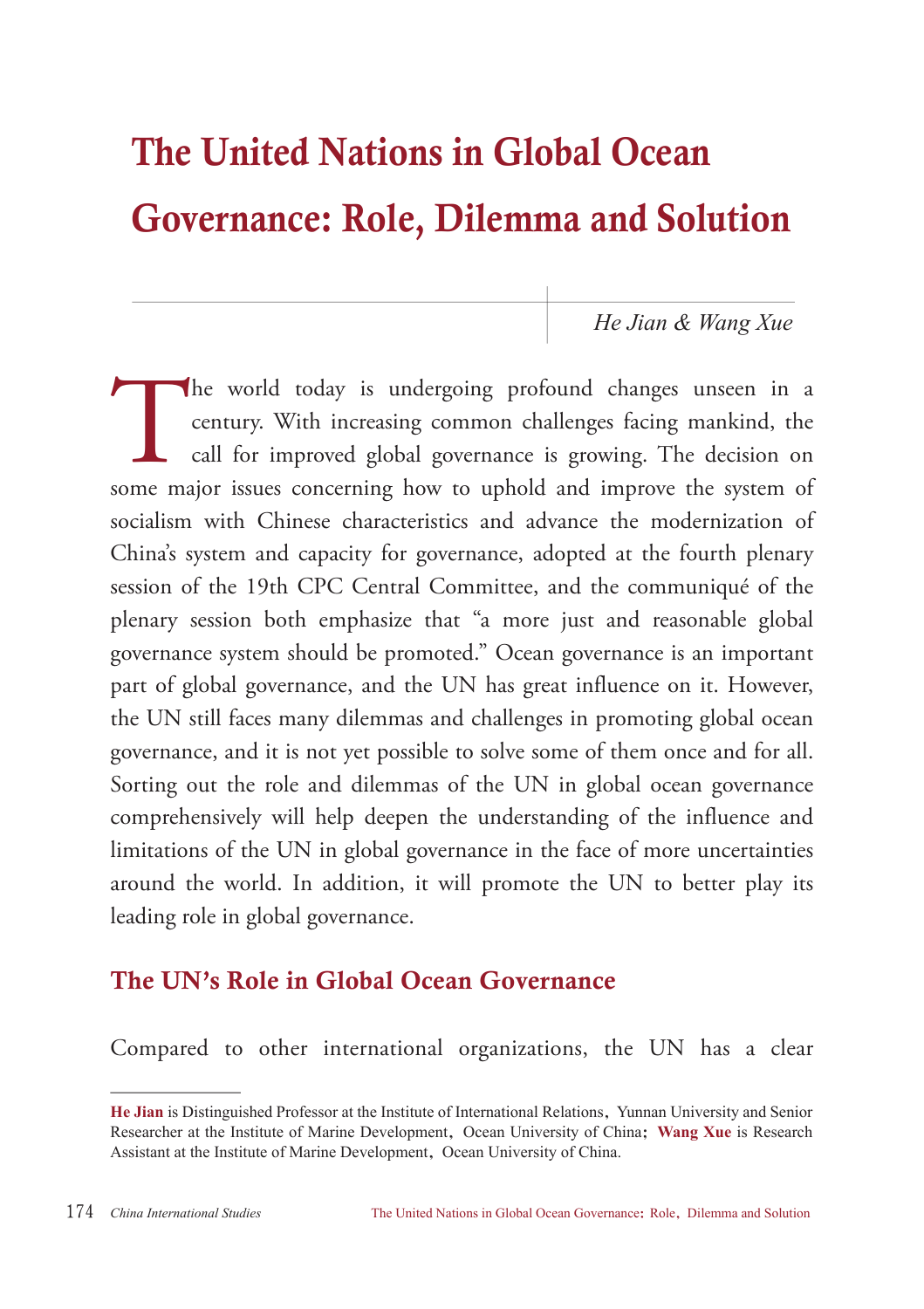advantage in the area of global ocean governance, with its higher authority and voice and its rich experience in global governance. According to the " $3Cs$ " analytical framework, $1$  the UN plays a significant role in formulating and disseminating ocean governance initiatives, creating a contractual environment for global ocean governance in multiple ways, and enhancing the compliance capacity of relevant governance actors.

#### Formulating and disseminating global ocean governance initiatives

In its over 70 years of involvement and leadership in global ocean governance, the UN has formulated and disseminated a number of global ocean governance initiatives. The important ones in recent years include:

First, the UN has developed the 2030 Agenda for Sustainable Development and Sustainable Development Goals (SDGs). At the historic summit held in September 2015, the 193 member states of the UN unanimously adopted 17 SDGs for 2030, the fourteenth of which is aimed at "conserving and sustainably using the oceans, seas and marine resources."2 The UN, through the launch of the Blue Growth Initiative and the UN Ocean Conference, has promoted voluntary commitments to facilitate the development of a blue economy in developing countries and the achievement of SDG14. In January 2020, the UN formally launched a "Decade of Action" to deliver the SDGs by the 2030 deadline and secure a "peaceful future for all people" through global cooperation.<sup>3</sup>

<sup>1</sup> According to the "3Cs" analytical framework, three conditions are essential for effective governance of global environmental issues: first, governments must give high priority to environmental issues; second, a good contractual environment can free countries from fear of fraud, enhance their sense of security and help them to make and implement commitments; and third, countries must have the governance capacity to manage domestic affairs and effectively comply with and enforce international norms. See M. A. Levy, P. M. Haas and R. O. Keohane, "Institutions for the Earth: Promoting International Environmental Protection," *Environment: Science and Policy for Sustainable Development*, Vol.34, No.4, 1992, p.13.

<sup>2</sup> "About the Sustainable Development Goals," United Nations, https://www.un.org/sustainabledevelopment/ sustainable-development-goals.

<sup>3</sup> "UN Chief Outlines Solutions to Defeat 'Four Horsemen' Threatening Our Global Future," *UN News*, January 22, 2020, https://news.un.org/en/story/2020/01/1055791.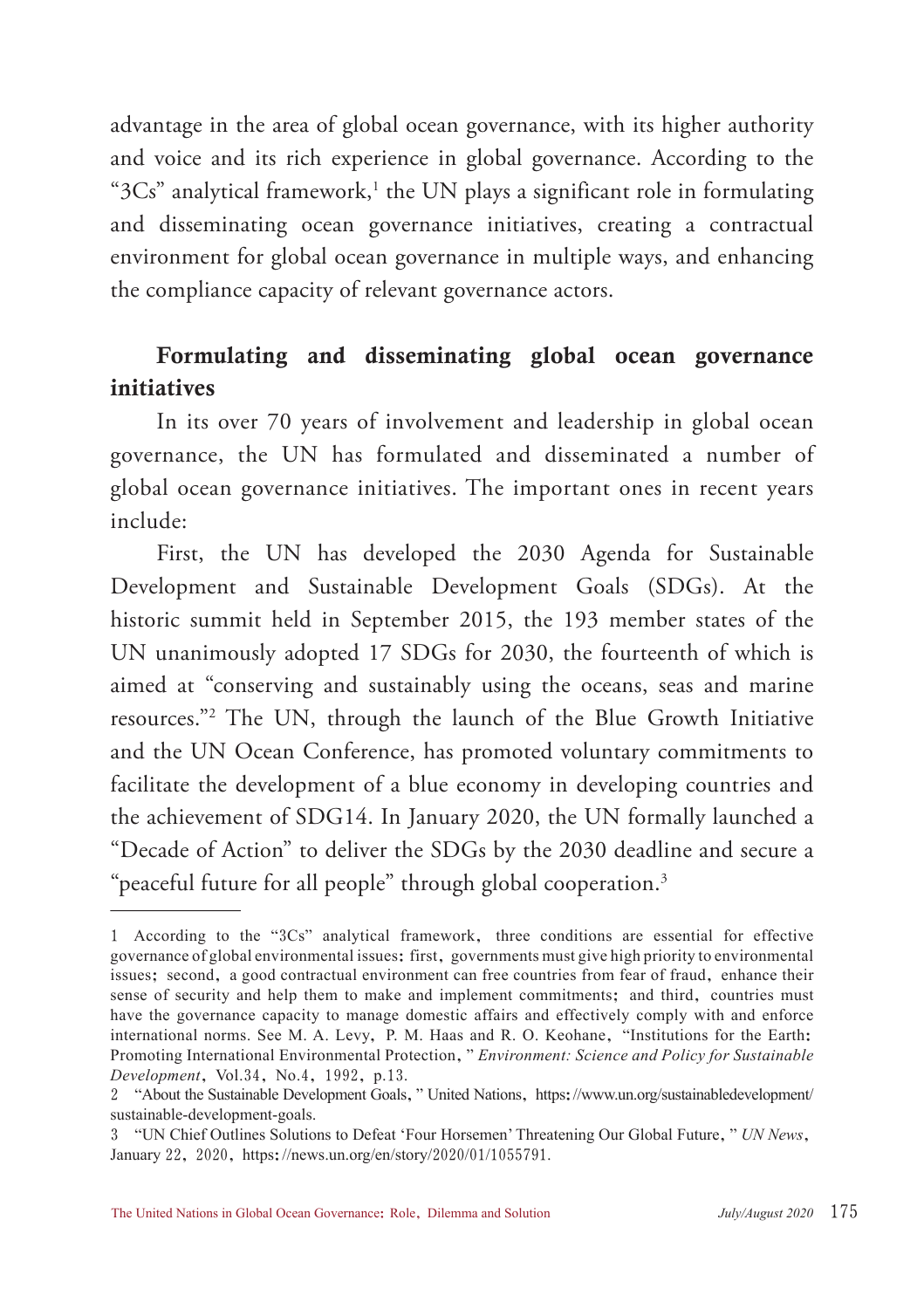Second, the UN has promoted the establishment of ocean governance partnerships. The UN has been active in promoting the broadest partnerships for global governance, establishing the UN Office for Partnerships in 1998.<sup>4</sup> In particular, the UN Economic and Social Council enhances mutual learning and dialogue on ocean and climate issues through annual meetings, forums, functional and regional commissions.<sup>5</sup> In June 2019, the Sustainable Ocean Business Action Platform of the United Nations Global Compact convened leading actors from business, academia and government institutions to take concrete action for a productive and healthy ocean and inspire partnerships.6 The Marrakech Partnership for Global Climate Action, which the UN initiated to support implementation of the Paris Agreement, also takes marine cooperation as a priority, enabling collaboration between governments, cities, regions, businesses and investors. Over 70 percent of the current nationally determined contributions submitted under the Paris Agreement include ocean and marine issues.7

Third, the UN has appointed the Special Envoy for the Ocean. To further formulate and disseminate initiatives for the sustainable use of marine resources globally, UN Secretary-General António Guterres appointed Fiji's Ambassador to the UN, Peter Thomson, as UN Special Envoy for the Ocean in September 2017 to coordinate the implementation of the positive outcomes of the UN Oceans Conference and to be responsible for publicity works within and outside the UN system.<sup>8</sup> In addition, the UN Special Envoy for the Ocean will actively promote cooperation among civil society organizations, the scientific community

<sup>4</sup> "What is UNFIP," United Nations, https://www.un.org/partnerships/content/what-unfip.

<sup>5</sup> Li Dongyan, *Global Governance: Actors, Mechanisms and Issues*, Contemporary China Publishing House, 2015, p.36

<sup>6</sup> "Sustainable Ocean Business," UN Global Compact, https://www.unglobalcompact.org/take-action/ action-platforms/ocean.

<sup>7</sup> "Oceans and the Law of the Sea: Report of the Secretary-General," September 11, 2019, https://undocs. org/zh/A/74/350.

<sup>8</sup> "UN Chief Appoints Former President of UN General Assembly Peter Thomson as Envoy for Oceans," *Xinhua*, September 13, 2017, http://www.xinhuanet.com/world/2017-09/13/c\_1121656428.htm.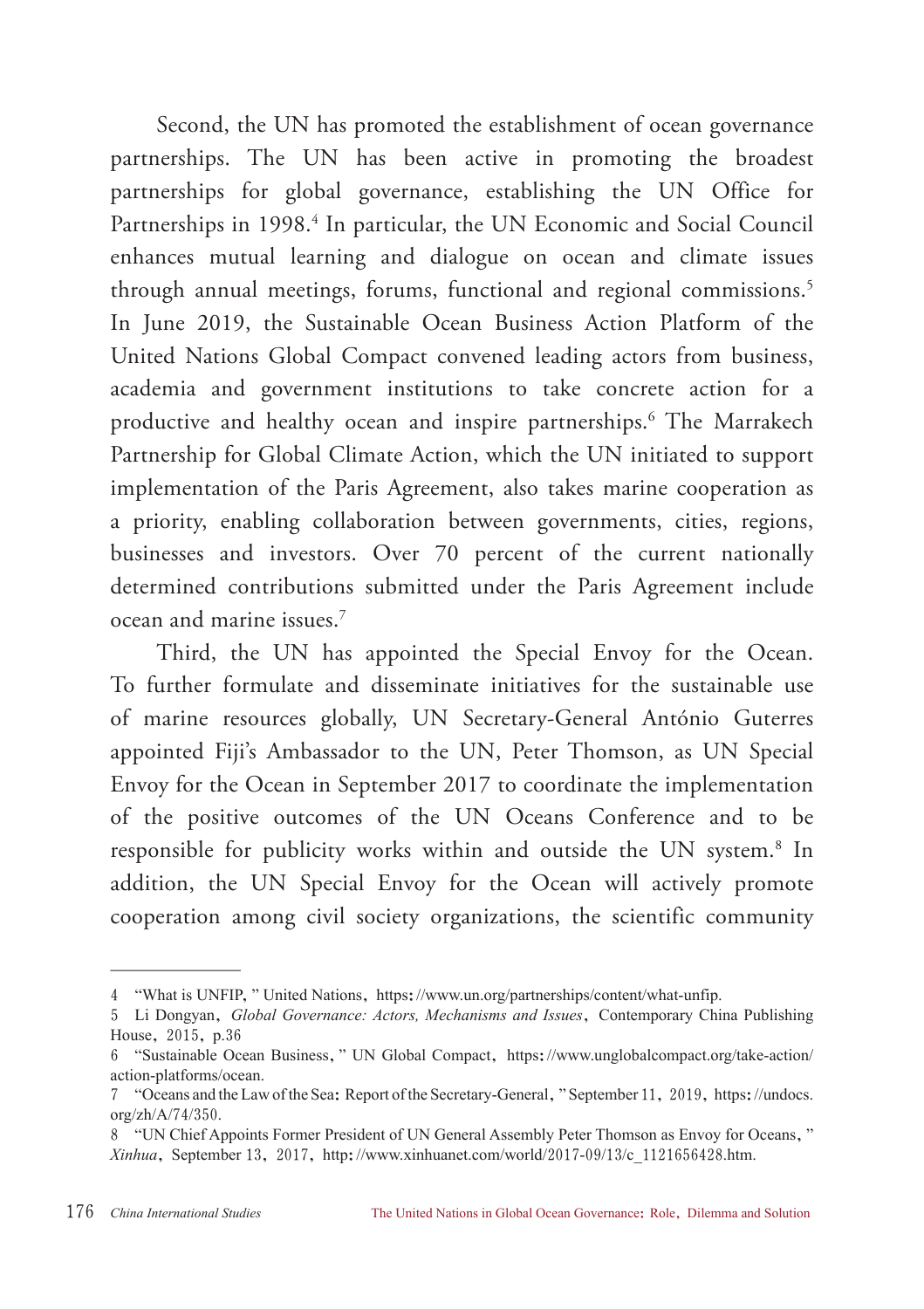and other stakeholders to better promote the sustainable development of the oceans.

#### Creating conditions for a global compact on ocean governance

In order to promote maritime cooperation for the development of the blue economy, the UN has created a sound environment for a global compact on ocean governance in various ways.

First, the UN has developed the international rules for global ocean governance. The UN Ocean Conference, the Meeting of States Parties to the UN Convention on the Law of the Sea (UNCLOS), and the UN Open-Ended Informal Consultative Process on Oceans and the Law of the Sea are all promoted and organized through the United Nations. They have adopted many resolutions directly relevant to global ocean governance, ranging from charter-style, framework conventions to conceptually specific treaties or agreements, providing a comprehensive policy framework to facilitate and guide consultations and negotiations on international ocean governance. To promote marine environmental protection and the sustainable development of fisheries, the UN has adopted the International Convention on Oil Pollution Preparedness, Response and Cooperation in 1990 which entered into force on May 13, 1995, and the International Convention for the Conservation of Atlantic Tunas which took effect on March 21, 1996. In 2002, the UN Environment Program launched the Global Program of Action for the Protection of the Marine Environment from Land-Based Activities, which is the "only global intergovernmental mechanism directly addressing the connectivity between terrestrial, freshwater, coastal and marine ecosystems."9 With regard to the exploration and exploitation of marine minerals in the international seabed area, the International Seabed Authority, which was established by UNCLOS, has created a series of rules, regulations and procedures, represented by the "Mining

<sup>9</sup> "Oceans and the Law of the Sea," *UN News*, https://www.un.org/en/sections/issues-depth/oceans-andlaw-sea/index-2.html.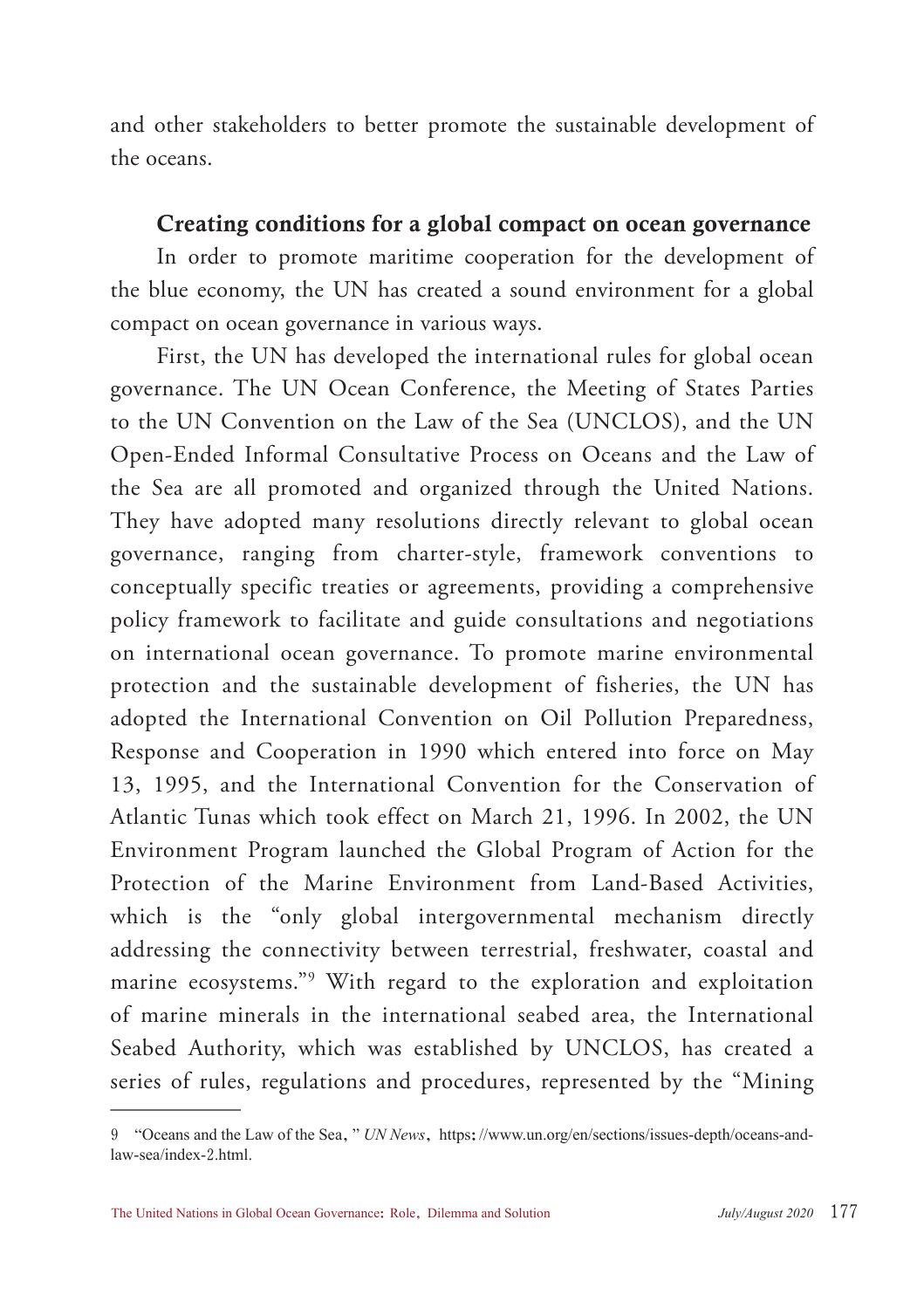Code,"10 to ensure maximum protection of the marine environment from deep-sea mining activities. $11$ 

Second, the UN has identified key areas and directions for negotiations on global ocean governance. In June 2017, the UN proposed nine priority areas for action that are closely related to global ocean governance, including implementing international law as reflected in UNCLOS, managing ocean and coastal ecosystems, addressing ocean acidification, building ocean research capacity, transferring marine technology, and developing sustainable blue economy and sustainable fisheries. Within the framework of UNCLOS, three intergovernmental meetings of states parties have been held on issues relating to the conservation and sustainable use of marine biological diversity beyond areas of national jurisdiction (BBNJ).<sup>12</sup> In August 2019, during the third session, sub-thematic consultations were held on the draft resulting from the second intergovernmental meeting.<sup>13</sup> The fourth session, originally scheduled to be held from March 23 to April 3, 2020, has been postponed due to COVID-19. The BBNJ negotiation covered major cutting-edge issues currently at the forefront of global marine resource development and environmental management, $14$  including core issues such as the

<sup>10</sup> The "Mining Code" refers to a comprehensive set of rules, regulations and procedures issued by the International Seabed Authority (ISA) to regulate prospecting, exploration, and exploitation of marine minerals in the international seabed area. All rules, regulations and procedures are issued within a general legal framework established by the 1982 United Nations Convention on the Law of the Sea and the and its 1994 Agreement relating to the implementation of Part XI of UNCLOS. The Authority has updated the Regulations on Prospecting and Exploration for Polymetallic Nodules in the Area in 2013 to ensure the coordination between seabed prospectors and the Authority for the sustainable development of seabed mineral resources.

<sup>11</sup> International Seabed Authority, "The Mining Code," https://www.isa.org.jm/mining-code.

<sup>12</sup> The three sessions were held on September 4-17, 2018, March 25-April 5, 2019, and August 19-30, 2019, respectively.

<sup>13</sup> "Oceans and the Law of the Sea: Report of the Secretary-General," September 11, 2019.

<sup>14</sup> In the context of seabed resource development, the BBNJ document follows the provisions of Part XI of UNCLOS and the 1994 implementation agreement relating to deep seabed mining. The seabed and ocean floor, and the subsoil thereof, beyond the limits of national jurisdiction, as well as the resources of the area, are the common heritage of mankind, taking into account the interests and needs of developing states in particular. At the same time, the ISA is empowered to take necessary measures, depending on the circumstances, to ensure that the marine environment is protected from possible adverse effects of activities related to the exploitation and use of seabed resources, such as the adoption of rules, regulations and procedures to prevent damage to marine flora and fauna and interference with the ecological balance of the marine environment during the exploitation of seabed resources.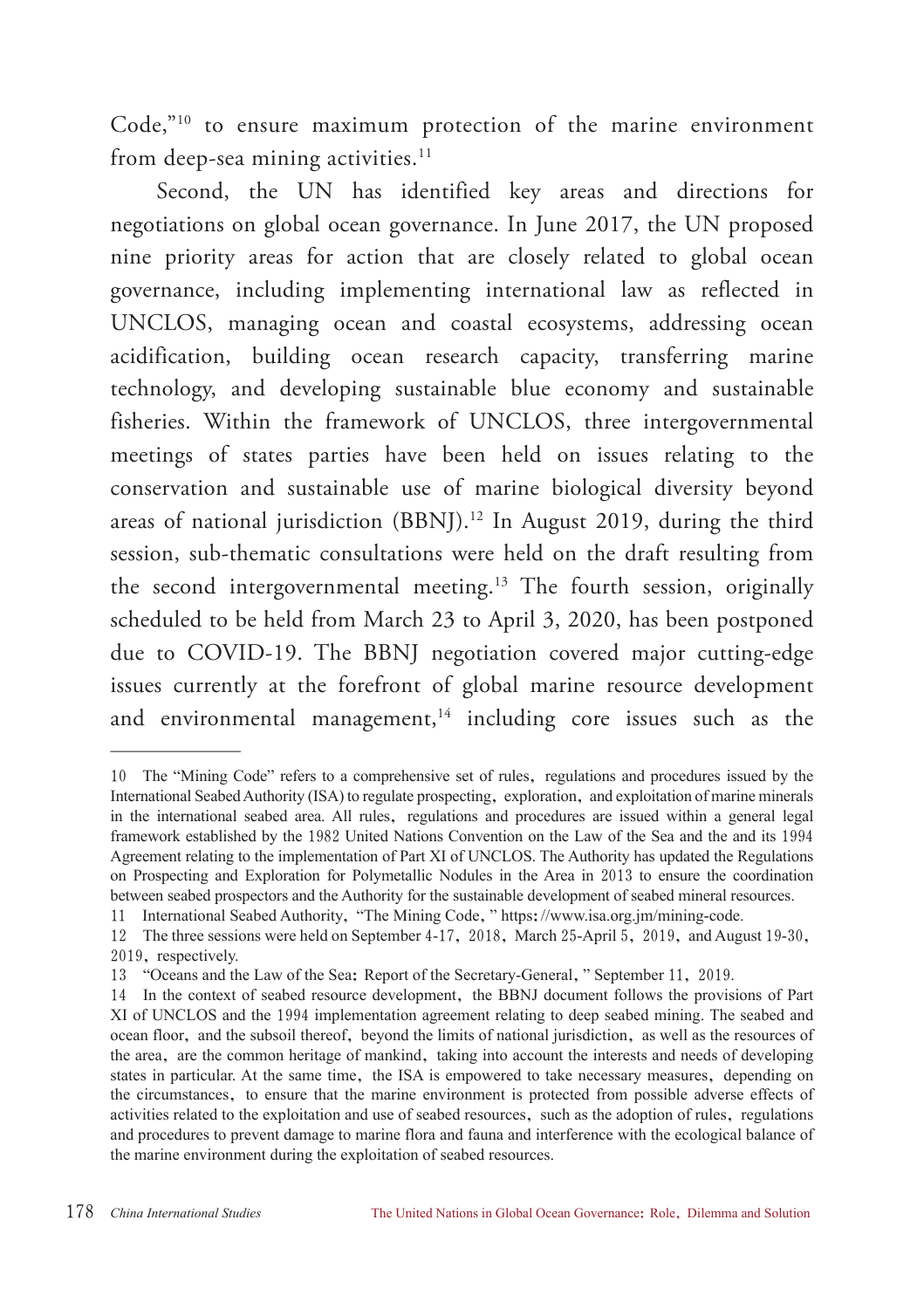acquisition and benefit sharing of marine genetic resources, assessment of environmental impact, and area-based management tools (including marine protected areas).<sup>15</sup> The BBNJ negotiation under UNCLOS is an important part of the international legal arrangements for the oceans and seas and will guide the direction of global ocean governance.

#### Enhancing compliance capacity of relevant governance actors

First, the UN has established a series of ocean governance institutions. A number of marine-related institutions have been established within the UN system to provide institutional safeguards for improving the compliance capacity of the states concerned, including the International Maritime Organization (IMO), the International Seabed Authority (ISA), the UN Division for Ocean Affairs and the Law of the Sea (DOALOS), and the UN Environment Program (UNEP). As early as 1991, the UN Intergovernmental Oceanographic Commission (IOC) launched the Global Ocean Observing System (GOOS), which has contributed significantly to the understanding of the role of the oceans in global climate. Through the UNEP's marine protected areas project, the capacity of small island states and developing countries to govern their oceans has been significantly enhanced.

Second, the UN has organized and implemented specific plans and pathways for the sustainable development of the oceans. In order to link marine science more directly with social actors, the UN has launched the Decade of Ocean Science for Sustainable Development (2021–2030) to promote the development of ocean governance capacity and resource sharing in developed and developing countries.<sup>16</sup> Meanwhile, the UN has taken action to enhance the implementation of ocean governance in relevant countries through the Small Island Developing States Accelerated

<sup>15</sup> Rachel Tiller and Elizabeth Nyman, "Ocean Plastics and the BBNJ Treaty—Is Plastic Frightening Enough to Insert Itself into the BBNJ Treaty, or Do We Need to Wait for a Treaty of Its Own?," *Journal of Environmental Studies and Sciences*, Vol.8, No.4, 2018, p.412.

<sup>16</sup> Martin Visbeck, "Ocean Science Research Is Key for a Sustainable Future," *Nature Communications*, Vol.9, No.1, 2006, p.1.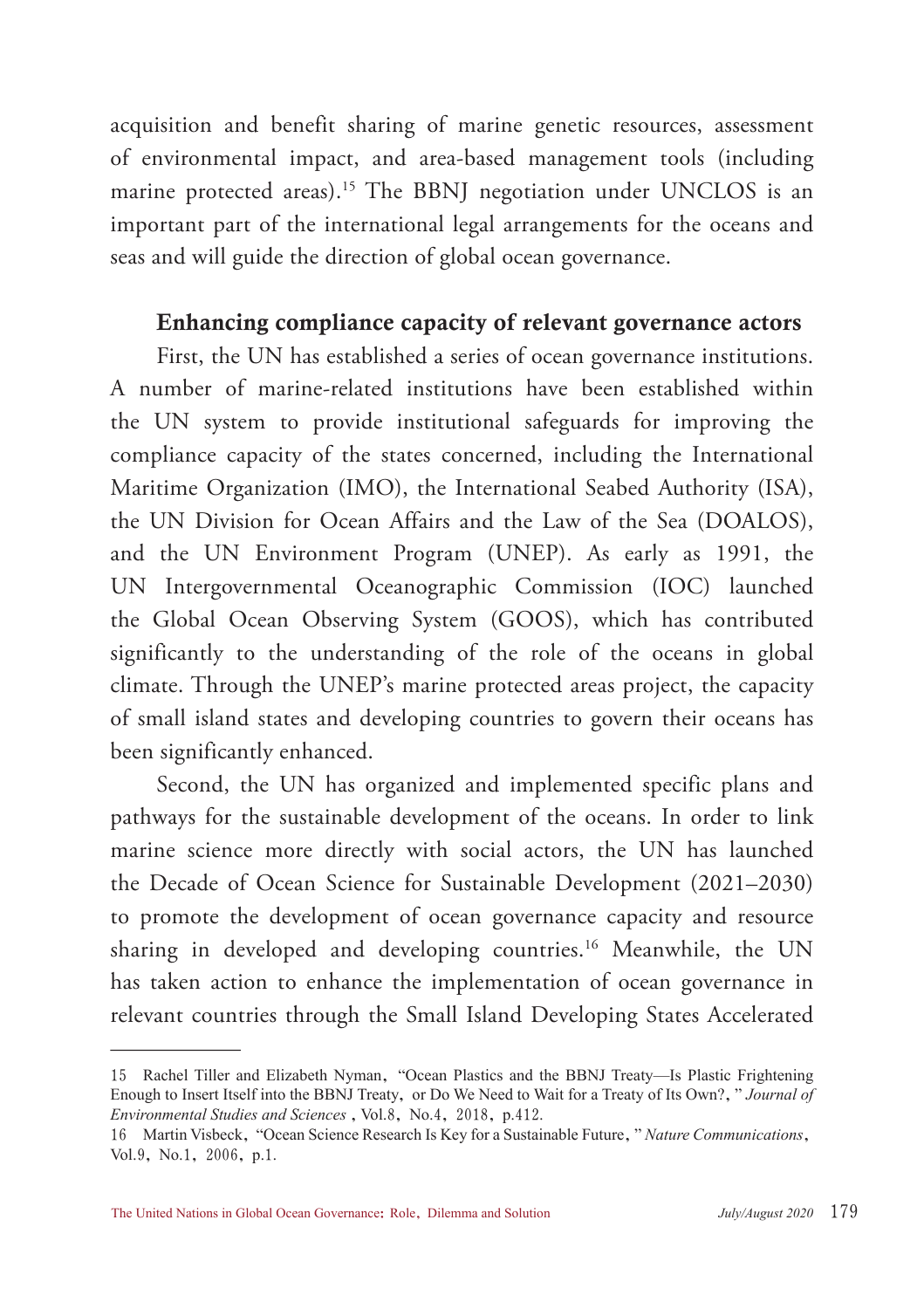Modalities of Action (SAMOA) Pathway. Currently, 143 states have acceded to the Regional Seas Program, $17$  and their compliance capacity to achieve sustainable use of the marine environment continues to improve.

Finally, the UN has developed a series of regional ocean governance arrangements, which include Regional Seas programs, Regional Fishery Bodies, Large Marine Ecosystem mechanisms, and marine conservation areas.18 In order to promote experience sharing and exchange on regional ocean governance arrangements, the UN has convened meetings regularly and facilitated the conclusion of formal agreements on ocean governance arrangements in Northeast Atlantic and West, Central and Southern African regions.<sup>19</sup>

#### Dilemmas and Challenges

Since the beginning of the 21st century, differences between the actors and complexity of the issues in global ocean governance have both become more evident. In addition to the limitations of the global ocean governance system under its framework, the UN is facing new dilemmas and challenges in developing a consensus on global ocean governance, creating an environment for a global ocean governance compact, and improving the compliance capacity of the actors in the governance. At the same time, the situation of global ocean governance has continued to deteriorate objectively, which has also increased difficulties for the UN to govern global ocean affairs.

#### Consensus building still a long way to go

The UN has been playing an important role in the process of developing consensus on global ocean governance. Although many

<sup>17</sup> "Oceans and the Law of the Sea," *UN News*.

<sup>18</sup> Julien Rochette, et al., "Regional Oceans Governance Mechanisms: A Review, "Marine Policy, Vol.60, 2015, p.9.

<sup>19</sup> *Ibid*., p.15.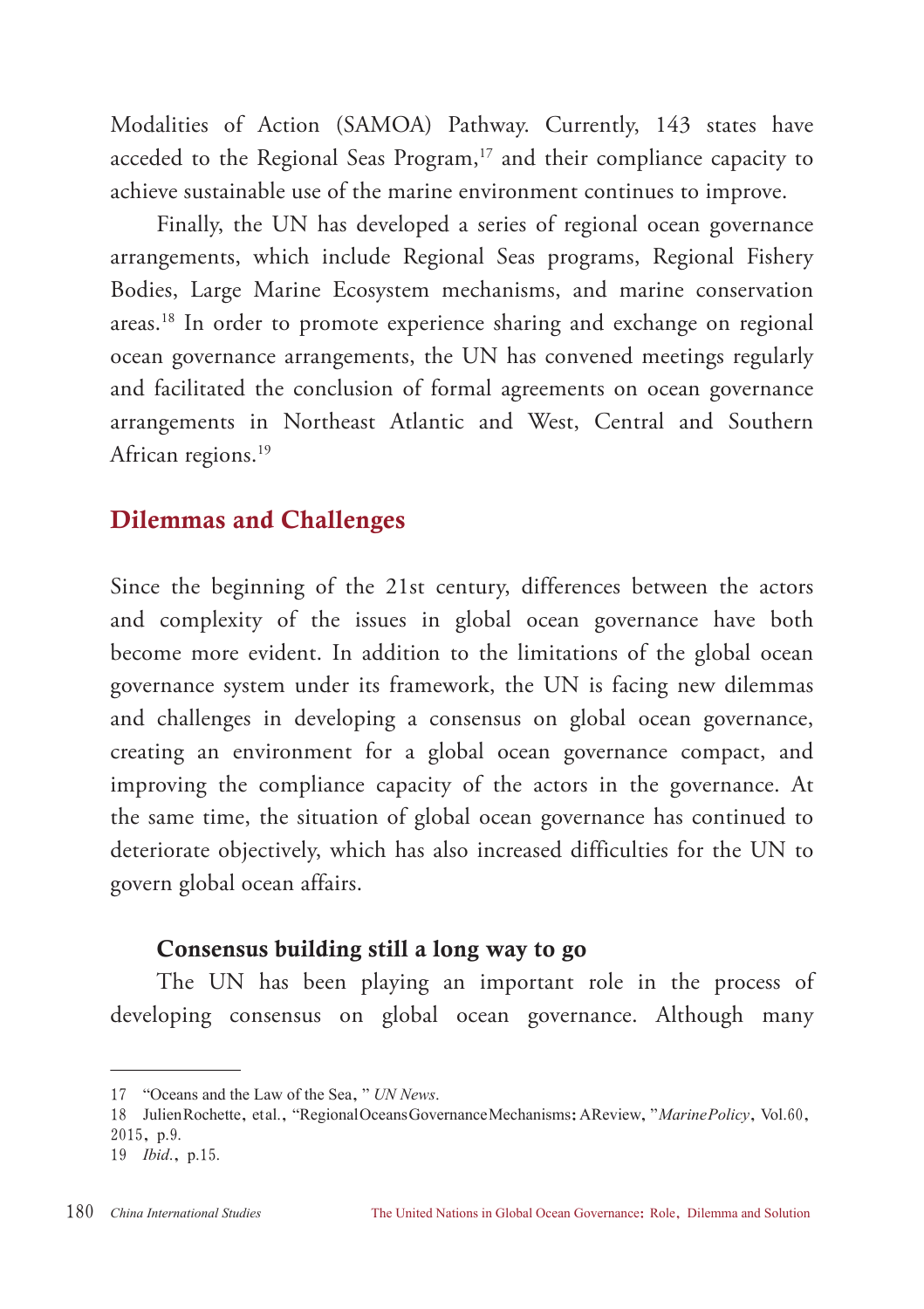disputes have been resolved, there are still considerable differences in the perceptions of countries and regions around the world on specific issues of ocean governance, especially among the major global governance forces.

*Differences in national and regional perceptions of global ocean*  governance. With 20 ocean regions around the globe,<sup>20</sup> the focus of different regional governance arrangements and regional clusters inevitably varies. Owing to differences in geographical location, landlocked, coastal and land-sea countries have different assessments of their own ocean governance needs and different attitudes towards specific issues of global ocean governance. In general, coastal countries that are more affected by the oceans have a more positive attitude than land-sea and landlocked countries towards issues like marine environmental protection, the development of marine economy, and the exploitation and conservation of marine resources. Thus, freeriding in the global ocean governance process is not uncommon.

Ocean governance is, to a large extent, an international public good, with varying degrees of attention and different specific aspects of focus from one country or region to another. Global ocean governance under the UN framework involves different aspects, including the marine environment, maritime economy, the development and maintenance of marine resources, and maritime security. Different countries and regions focus on different specific issues of global ocean governance, which, to varying degrees, makes it more difficult for the UN to develop consensus on global ocean governance. Moreover, the current upsurge of antiglobalization thinking in certain regions has had a negative impact on the promotion of international cooperation around the world, and is not conducive to the achievement of global ocean governance objectives under

<sup>20</sup> The 20 regions include Antarctic, Arctic, Baltic Sea, Black Sea, East Central Pacific, Eastern Indian Ocean, Mediterranean Sea, Northeast Atlantic, Northeast Pacific, Northwest Atlantic, Northwest Pacific, Pacific Islands, Red Sea, ROPME (Regional Organization for Protection of the Marine Environment) Sea Area, Southeast Asia, Southeast Atlantic, Southeast Pacific, Southwest Atlantic, West Central Atlantic, and Western Indian Ocean. See Robin Mahon and Lucia Fanning, "Regional Ocean Governance: Polycentric Arrangements and Their Role in Global Ocean Governance," *Marine Policy*, Vol.107, 2019, p.3.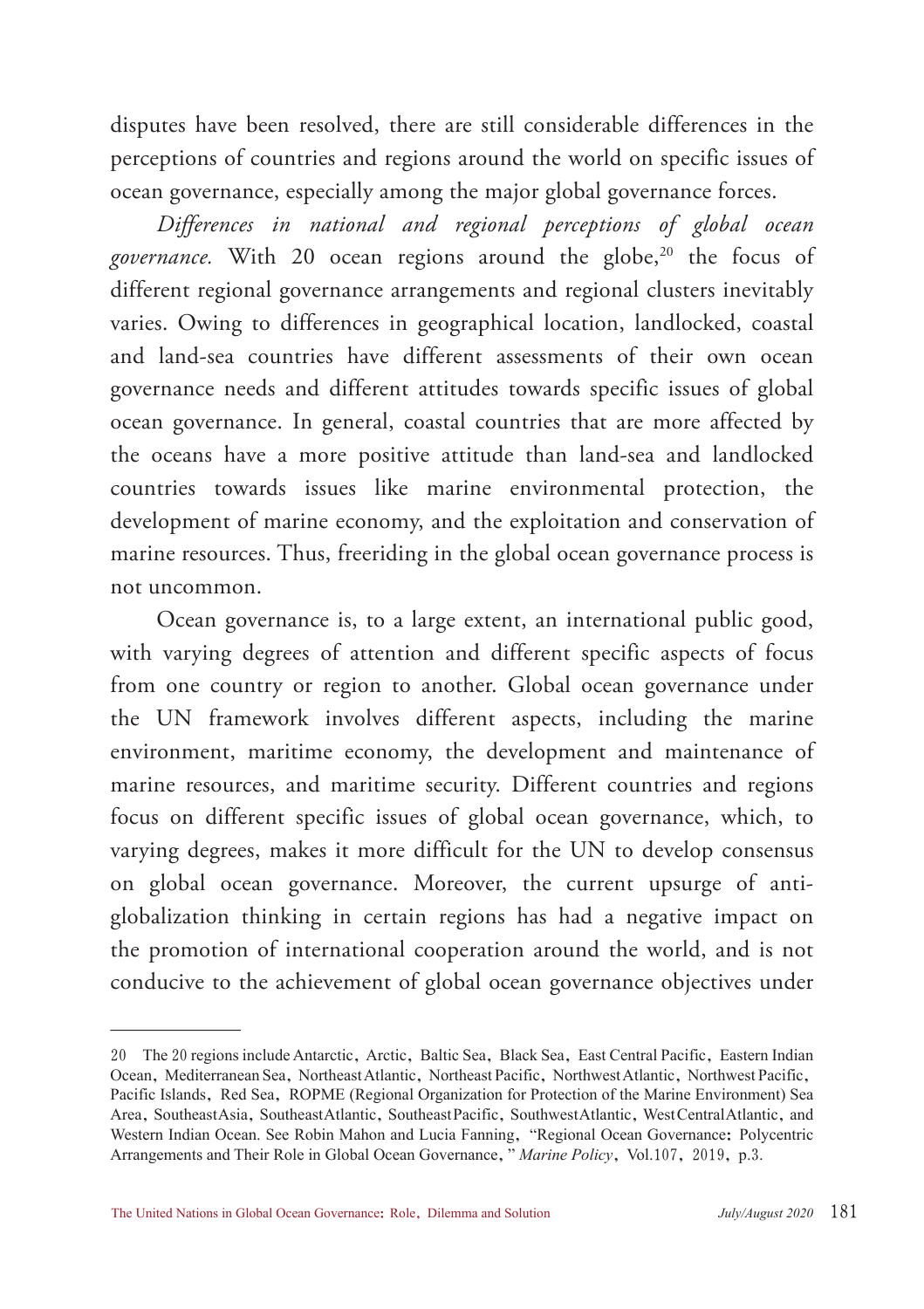the UN framework.

*Divergent perceptions of ocean governance among major global governance forces.* Emerging and hegemonic actors of global governance hold different attitudes towards various global governance issues, including ocean governance. Currently, emerging actors, represented by China, India and South Africa, have a more positive attitude towards global ocean governance issues, while the United States, as a hegemonic actor, has a relatively negative attitude towards multilateralism and multilateral institutions. If this situation continues, it will have an adverse impact on global ocean governance under the UN framework.

So far, there are still many multilateral governance mechanisms that have not incorporated ocean issues into their major agendas. For example, the Group of 20 (G20) has not paid enough attention to ocean issues. For the Shanghai Cooperation Organization (SCO), while the geographical scope of its member states has expanded to the Arctic, Pacific and Indian Oceans, issues such as the sustainable use of the oceans and the protection of marine ecology have not yet become main concerns of the organization.21 In addition, relevant non-governmental organizations (NGOs) also disagree on issues such as marine resources development and environmental protection, which has undermined the UN's efforts to develop consensus on global ocean governance.

## Difficulties in creating contractual environment for ocean governance

In light of the differences in global ocean governance concepts, the UN-centered global ocean governance regime is lagging behind to a certain extent, which is not conducive to the UN fully playing its role in creating a contractual environment for good ocean governance.

*Fragmentation of global ocean governance system under the UN framework.* The UN has established a number of ocean-related governance

<sup>21</sup> Pang Zhongying, "Governing the Oceans' Tragedy of the Commons at the Global Levels," *Journal of Social Sciences*, No.9, 2018, p.7.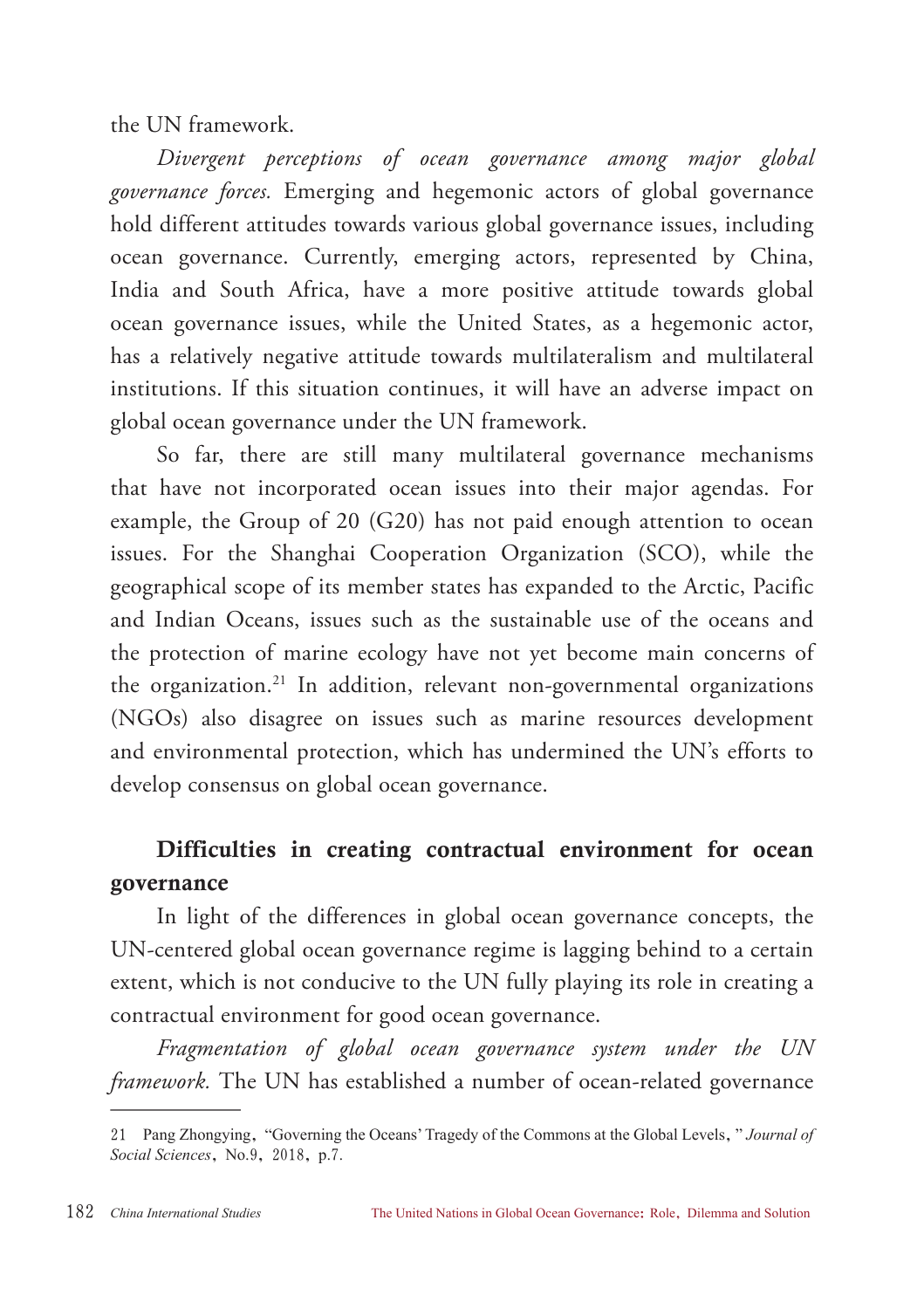institutions, which inevitably have overlapping institutional functions. These institutions, which are involved in different areas of global ocean governance, often have similar mandates. The institutional fragmentation leads to inconsistency in norms and rules, which hinders collaboration among different sectors, and the jurisdictional fragmentation has caused many negative consequences, such as greater human costs and heavier burden of getting returns.<sup>22</sup> While various agreements and regimes have emerged in specific areas of international ocean governance, they often face inadequate implementation due to the interference from international organizations performing their respective functions. In particular, a significant number of international agreements on the marine environment are currently subject to criticism of "anarchic inefficiency."23 At present, international organizations representing different sectors have different purposes and interests, and collaboration among different organizations and agencies involved in global ocean governance is inadequate. Moreover, there are many problems and conflicts that need to be coordinated. These problems have hindered the effective functioning of UN institutions and the smooth implementation of regimes.

*Limitations of UNCLOS affect the effectiveness of global ocean governance.* While UNCLOS provides a relatively well-developed legal framework for the oceans and seas, it also has obvious limitations, particularly in the area of global marine environment governance under the UN framework. First, UNCLOS does not clearly define the obligations of states to protect the marine environment, leading some countries to shirk from their responsibilities of marine environmental protection. Second, UNCLOS lacks enforcement measures with sufficient incentives for state actors to collectively act for the conservation of marine species in general and migratory marine species in particular.<sup>24</sup> Third, the uneven distribution

<sup>22</sup> Zhang Lijun, *International Governmental Organizations in Global Politics*, East China Normal University Press, 2017, p.134

<sup>23</sup> Chen Jiagang, *Global Governance: Concept and Theory*, Central Compilation & Translation Press, 2017, p.141.

<sup>24</sup> Kjell Grip, "International Marine Environmental Governance: A Review," *Ambio*, No.4, 2017, p.415.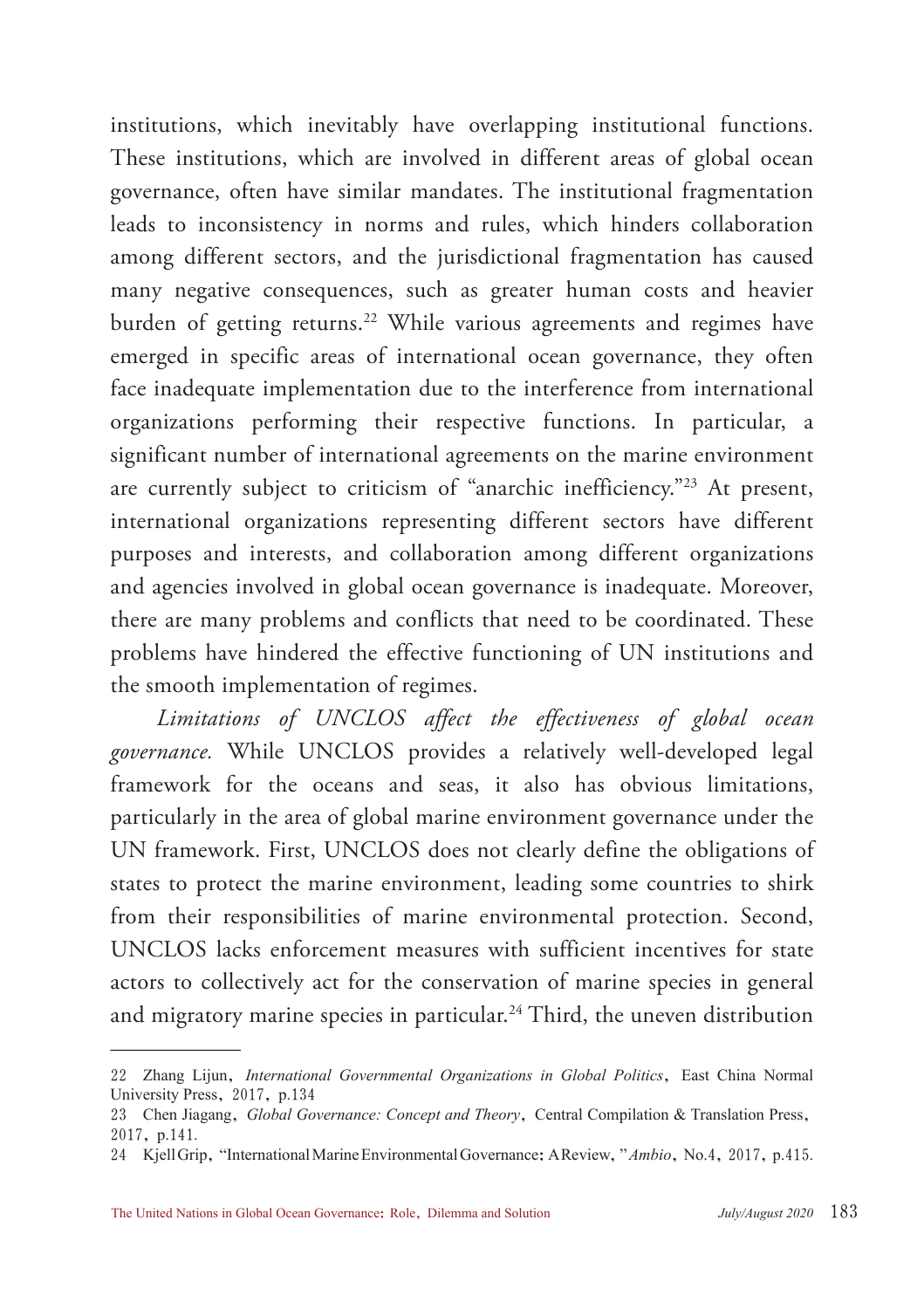of UNCLOS's responsibility for cooperation between global and regional levels has left large areas of regional ocean governance out of order and unstable.25

## Challenges in improving compliance capacity of governance actors

In the case of global ocean governance, the UN faces the challenge of coordinating state actions based on national interests in improving the compliance capacity of governance actors, and of resolving the financial crisis in its own right.

The transnational nature of the supply of international public goods determines the plurality of actors of interest, while the current international community is still based on the nation-state. The UN member states differ greatly from one another in terms of geographical, historical, cultural, and political backgrounds. There are naturally different interests and positions on some issues between countries at different stages of social and economic development or with a marked disparity in national power. The UN, once divided by the ideological camps of the Cold War between the East and the West, is still shaped by the political and cultural differences between Western and non-Western countries, as well as by political cultures under the influence of different races, ethnicities, religions.26 In global ocean governance, the countries concerned do not necessarily benefit, and if they do, the degree of benefit also varies. This has led to divergent positions on some specific issues of ocean governance. For example, during the BBNJ negotiations, countries such as Australia and New Zealand as well as international organizations such as the European Union argued that independent scientific institutions should be involved in the BBNJ Environmental Impact Assessment (EIA), while some countries such as the United States and Japan insisted on the centrality of national

<sup>25</sup> Dai Ying and Zhou Jingxing, "Challenges to and Thinking on the Global Marine Environment Governance," *Marine Economy*, No.5, 2018, p.62.

<sup>26</sup> Li Dongyan, *Global Governance: Actors, Mechanisms and Issues*, p.39.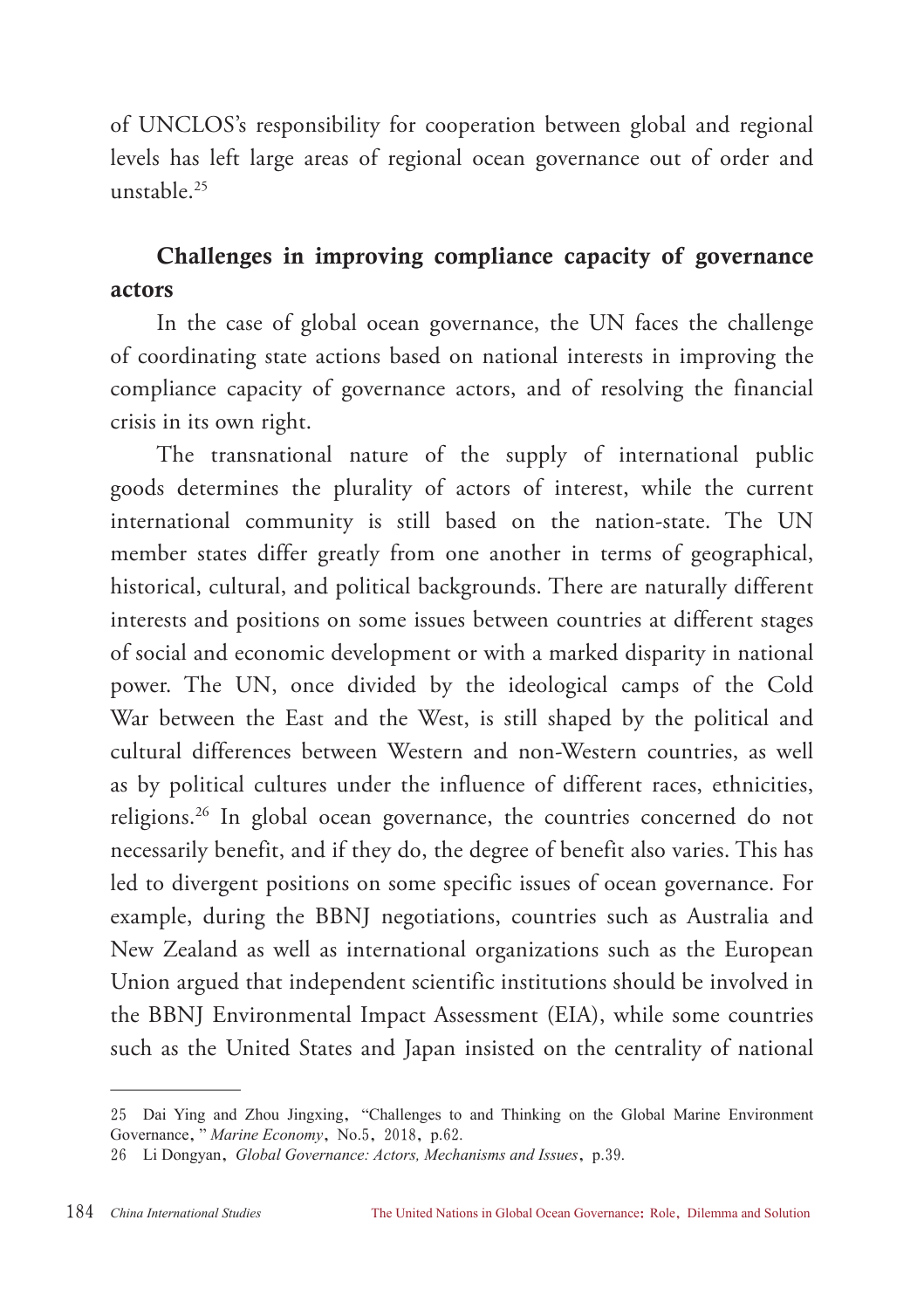governments to the BBNJ EIA process and opposed the involvement of third-party institutions.

International public goods are mainly financed by government assistance from the countries concerned, which usually takes time to reach the account. Voluntary contributions are made, but there are few with not large amounts. This has led to instability of the sources of international public goods funding. What is also common is the shortfalls in funding.<sup>27</sup> As the most important and stable source of funding for the UN, contributions from member states account for half or two-thirds of the organization's total funding.<sup>28</sup> As a result, member states' arrears in payment could directly lead to a financial crisis for the UN. For example, the UN experienced its worst financial crisis in nearly a decade in 2019 due to 51 member states' arrears in payment of their contributions to the UN budget for the 2019 fiscal year. The tight cash flow of the UN could not only lead to a confidence crisis among member states, but also adversely affect its ability to promote the implementation of international ocean governance treaties and regulations by all parties concerned. In addition, the financial assistance for capacity-building in ocean governance in developing countries would not be forthcoming.

Furthermore, the continuing deterioration of the global ocean governance situation poses great challenges for the UN's promotion efforts in this regard. First, climate change is a growing threat to the global marine environment, with record increases in surface and seawater temperatures, sea-level heights and the concentration of greenhouse gas. Increasing greenhouse gas emissions have led to major changes in the ocean system. Assuming no adaptation or protection at all, in a scenario of a temperature increase of 1.5 degrees centigrade, 31–69 million people worldwide are projected to be exposed to flooding in 2100; the number of people

<sup>27</sup> Li Zhanyi, "The Supply Dilemma and Solution of International Public Goods from Game Theory Perspective: A Case Study of International Environment Governance," Shandong University dissertation for doctoral degree, 2015, p.6.

<sup>28</sup> Li Dongyan, *Global Governance: Actors, Mechanisms and Issues*, p.65.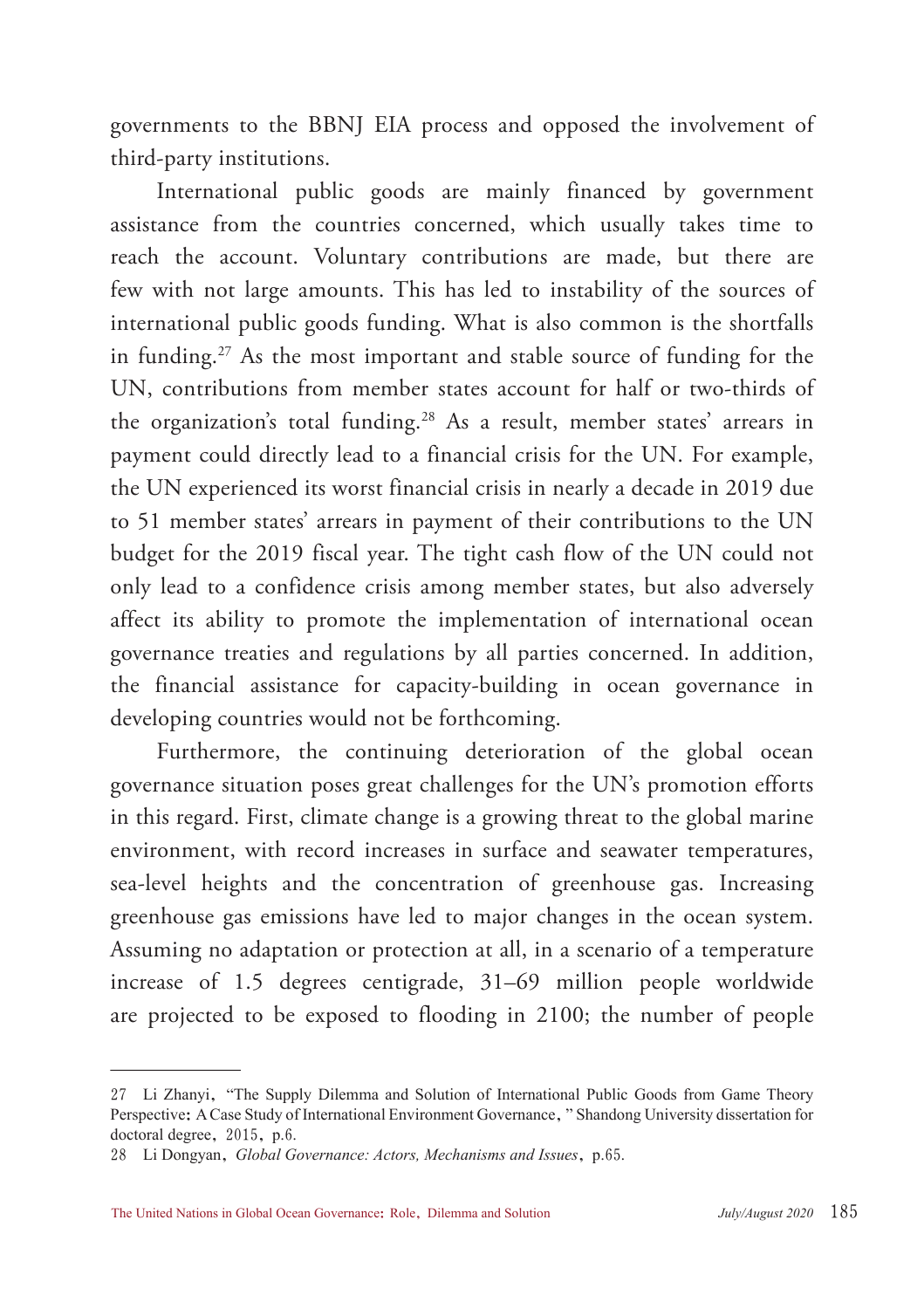affected would reach 32–79 million in the event of a temperature rise of 2 degrees centigrade.<sup>29</sup> At the same time, the highly uncontrollable nature of human factors has added to the complexity of global marine environment governance and greatly reduced the effectiveness of governance under the UN framework. Second, global marine fishery resources are witnessing continuous exhaustion. Over the course of the last century, the earth has seen a 70 percent decline in the abundance of ocean life and in biomass in the sea.30 Moreover, the "extreme environmentalism," which is highly influential over intergovernmental consultations represented by BBNJ negotiations, may hinder the achievement of a consensus on global ocean governance within the UN framework. Third, the global maritime security situation is also bleak with traditional and non-traditional security threats intertwined. For example, in the Arctic region, while cooperation in the field of environmental protection is progressing smoothly, the military competition between the United States and Russia has not stopped. In West Africa and the South China Sea, the number of incidents of piracy and armed robbery against ships has continued to climb in recent years, posing a security threat to merchant ships in transit, with 141 persons taken hostage and 83 kidnapped in 2018, and 38 persons taken hostage and 37 kidnapped in the first six months of 2019.<sup>31</sup>

## Strengthening the UN's Role in Ocean Governance

The UN should adopt pragmatic responses to accelerate the development of a global consensus on ocean governance and overcome the negative factors in creating a contractual environment for ocean governance. At the same time, it should actively address the challenge of improving the compliance capacity of ocean governance actors and strengthen its central

<sup>29</sup> "Oceans and the Law of the Sea: Report of the Secretary-General," September 11, 2019.

<sup>30</sup> "SDG14: Navigating an Ocean of Risks and Opportunities," *Businessgreen*, January 16, 2020, https:// www.businessgreen.com/feature/3084987/sdg14-navigating-an-ocean-of-risks-and-opportunities.

<sup>31</sup> "Oceans and the Law of the Sea: Report of the Secretary-General," September 11, 2019.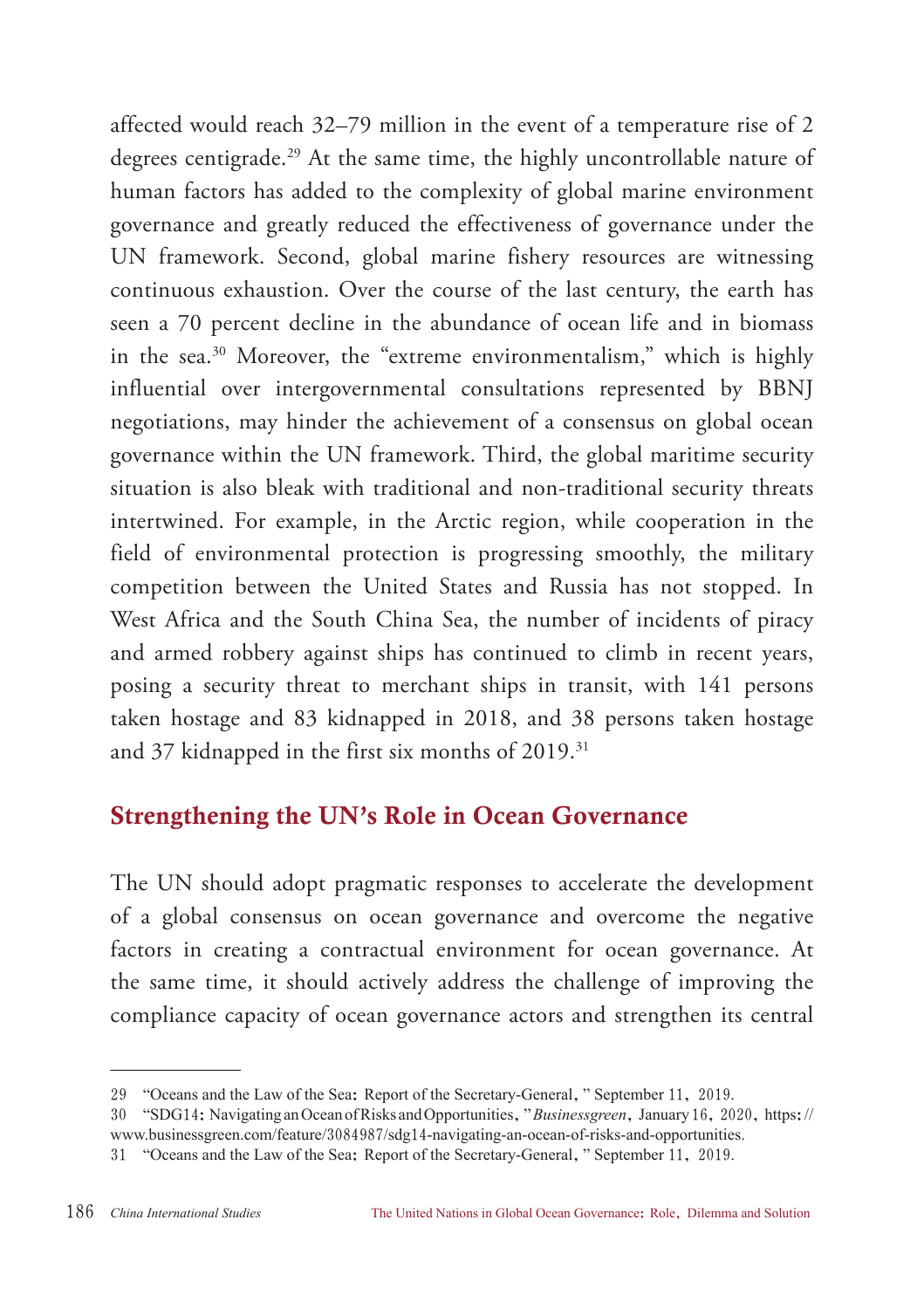role in global ocean governance.

#### Understanding differences in national and regional perceptions and raising awareness of ocean governance issues

The UN should comprehensively grasp the basic knowledge of different countries and regions on global ocean governance and adopt a reasonable approach to solve the problem of freeriding. If the UN intends to further build consensus in global marine environment governance, it needs to understand the perceptions of relevant parties on issues concerning marine environment governance. Furthermore, the UN should clarify the differences in the level of attention and focus of different countries and regions on these issues. On this basis, the UN should also work to understand the needs and preferences of relevant countries and regions on marine environmental issues, analyze the causes and forecast the prospects, to propose targeted initiatives and differentiated goals for different countries and regions. Different voices can also be incorporated into the UN's ocean governance agenda if necessary. Besides, the UN can promote communication and exchange on more occasions to broaden all parties' similar perceptions of interests. In addition, the UN can take advantage of events such as the UN Global Compact (UNGC) Leaders Summit to leverage the power of many businesses and organizations, thus accelerating "global action" and "local participation" in ocean governance.

The UN should also work to raise the awareness of global ocean governance issues, especially among the key actors. On the one hand, the UN can give full play to the various platforms and channels to further build consensus and concepts for global ocean governance. As the most widely influential international organization in the world, the UN has a wealth of platforms and consultative mechanisms as well as the resources and conditions to put the issues of global ocean governance on the major agenda of global governance. For example, active advocacy and mobilization can be carried out on the World Oceans Day on June 8 each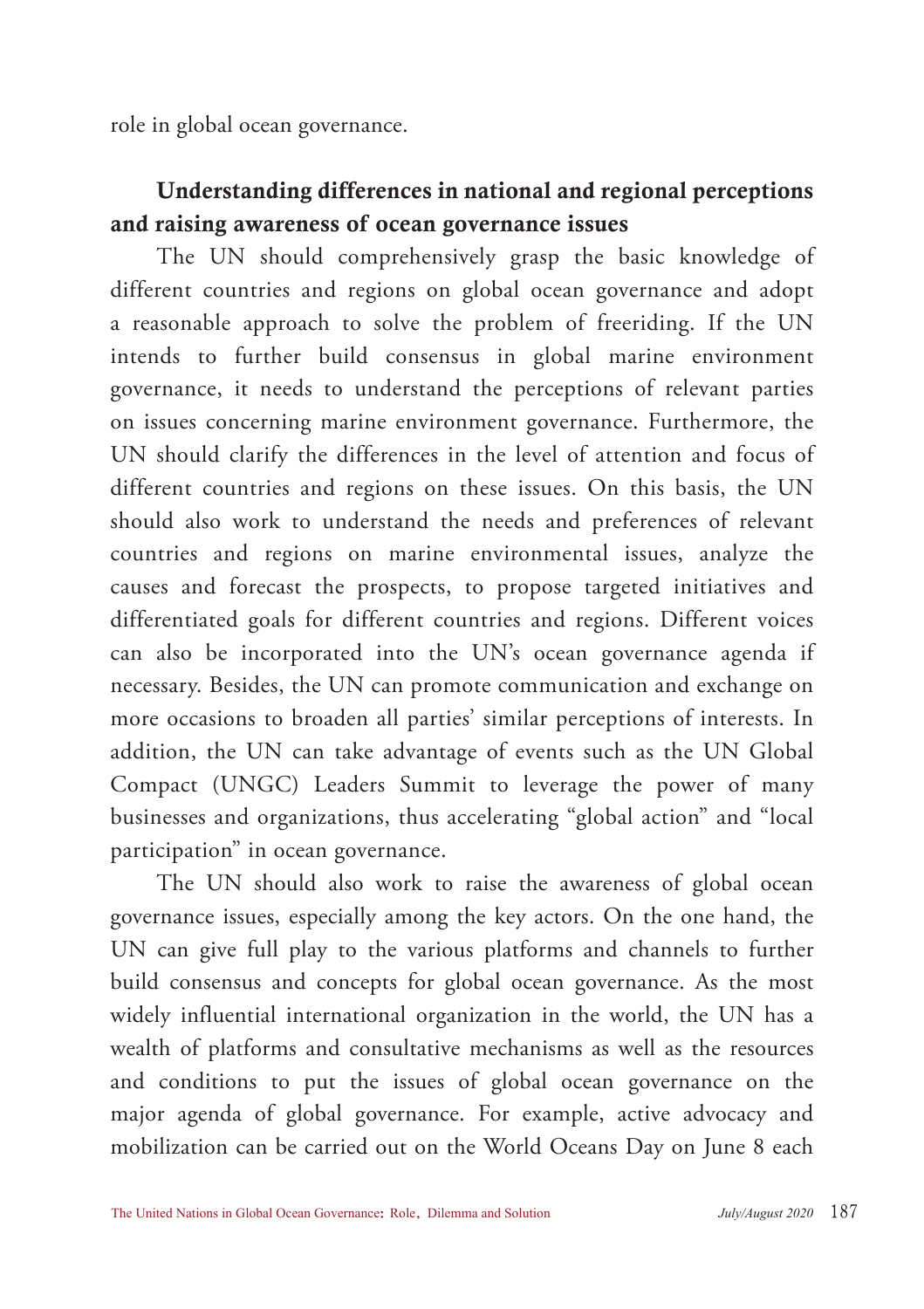year or at intergovernmental meetings on related issues, such as the BBNJ negotiations, to engage in dialogue and interaction on the issue of marine resources and environment, and raise attention to global ocean governance. On the other hand, the UN should actively encourage members of prominent global forums or international organizations to attach more importance to global ocean governance issues, and give full play to the role of G20 and other organizations in promoting global collaboration. Meanwhile, the active mobilization of international non-governmental and civil society organizations could have a decisive impact on the ocean policies of some countries. Their involvement in negotiations on relevant issues could provide a much-needed "global and regional perspective"<sup>32</sup> on global ocean governance.

#### Addressing governance fragmentation and improving UNCLOS

Efforts should be made to bridge the fragmentation of global ocean governance under the UN framework. First, regarding cooperation and coordination within the UN system, the UN should further develop the role of UN-Oceans,<sup>33</sup> so that all parties concerned can establish a wider range of contacts, explore effective channels of communication, exchange information and resources, and gradually develop common stands. It needs to be stressed that a clear and transparent decision-making process is particularly important. Second, the multilateralism of the UN can be organically unified with the bilateralism of other powers to achieve the integration of multilateral ocean governance forces under the UN framework and bilateral governance forces among states. A successful example of such a model is the joint statement on climate change between the major powers, which enabled major negotiating differences, including

<sup>32</sup> Kjell Grip, "International Marine Environmental Governance: A Review," p.422.

<sup>33</sup> UN-Oceans is an inter-agency mechanism that seeks to enhance the coordination and cooperation between competent organizations within the United Nations system and the UN Secretariat in ocean-related activities.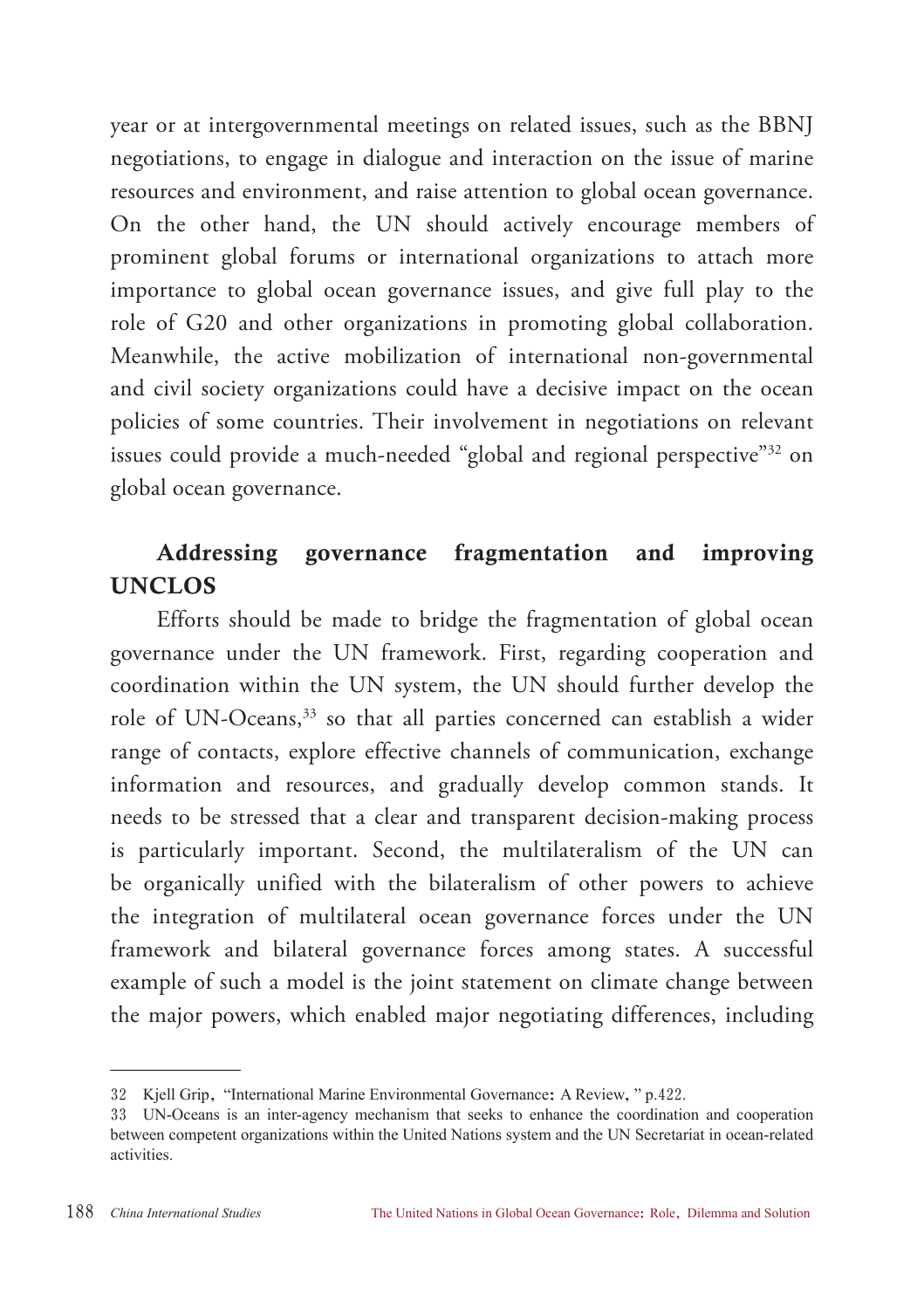"common but differentiated responsibilities," to be resolved before the Paris negotiations.<sup>34</sup> Third, the UN should expedite the improvement of relevant ocean governance regimes, establish more effective supervision and inspection agencies, and enrich the operational mechanisms for ocean governance. At the same time, the UN system should further strengthen cooperation and coordination among global, regional, sub-regional, and sectoral institutions related to ocean governance. In particular, regional ocean governance may become the "missing link" between national and global systems that is needed to support the fulfillment of global ocean governance objectives.35 Other regional and sub-regional multilateral agreements, in particular "home-grown" agreements developed by countries in the region, should also be taken into account when establishing comprehensive regional ocean governance.

UNCLOS should be refined and revised as appropriate to enhance its applicability to addressing specific ocean governance issues. First, UNCLOS should further clarify the responsibilities and obligations of states in promoting sustainable development of the oceans and seas, while improving and specifying provisions on the protection of marine biodiversity and the sustainable use and development of marine resources. The UN could facilitate the improvement of relevant international agreements and provide more specific legal guidance on global governance of the marine environment and development of marine resources. Second, regulatory measures and guidance on the use of marine science and technology should be incorporated into UNCLOS, to reduce the uncertainty that the improper use of science and technology brings to ocean governance. The International Seabed Authority should fully play its role as a platform for capacity-building, promoting marine scientific research in developing countries, and facilitating the transfer of marine

<sup>34</sup> UN Association of China, *The 70 Years of UN: Achievement & Challenges*, World Affairs Press, 2015, p.376.

<sup>35</sup> Robin Mahon and Lucia Fanning, "Regional Ocean Governance: Polycentric Arrangements and Their Role in Global Ocean Governance," p.11.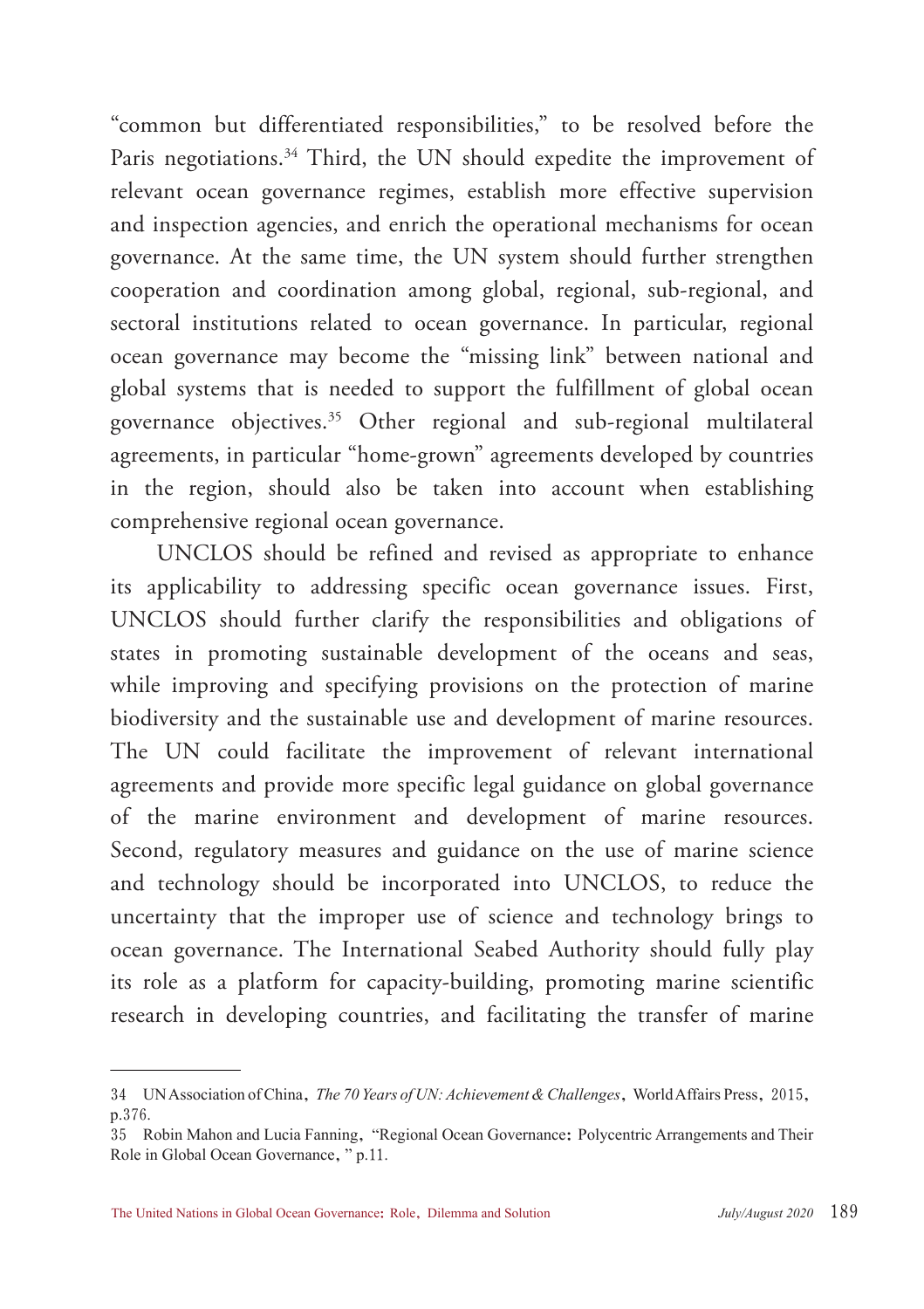technology. Third, more scientifically sound rules for the evaluation of marine environment governance should be added to UNCLOS so that they can better guide relevant national actions.

#### Fostering inclusive cooperation to mitigate UN financial crisis

By fostering an inclusive cooperation mechanism for global ocean governance, and combining internal and external efforts to mitigate its financial crisis, the UN can effectively encourage relevant states to fulfill their treaty obligations in ocean governance.

With the increasing complexity of global ocean issues, the UN needs to be more open to new organizations and forces, for example, by promoting complementarity between the UN system and the G20 mechanism.36 At the same time, the UN should also focus on creating an inclusive and long-term mechanism for global ocean governance, in cooperation with such forces as middle powers and non-governmental organizations. The establishment of a tripartite mechanism between the UN, regional organizations and relevant countries is conducive to the realization of their respective strengths in order to better achieve the goal of ocean governance. The UN could also mobilize its highly flexible and autonomous polycentric system to advance a polycentric, multi-layered and networked institutional arrangement for global ocean governance.<sup>37</sup> In addition, responses to the problem of marine plastic pollution will need to involve and link state and non-state actors, business, and civil society, looking to integrated solutions.<sup>38</sup>

At present, the UN should address its financial crisis in two main ways: on the one hand, by issuing warnings to countries that have defaulted on their contributions, including the United States, and pressing

<sup>36</sup> Xiao Su and Zhu Tianxiang, *Peace and Development: The UN's Mission and China's Plan*, Current Affairs Press, 2018, p.8.

<sup>37</sup> Dai Ying, "On Coordination and Cooperation in Trans-Regional Marine Environmental Governance," *Economic Research Guide*, No.7, 2014, p.110.

<sup>38</sup> Marcus Haward, "Plastic Pollution of the World's Seas and Oceans as a Contemporary Challenge in Ocean Governance," *Nature Communications*, Vol.9, No.1, 2018, p.1.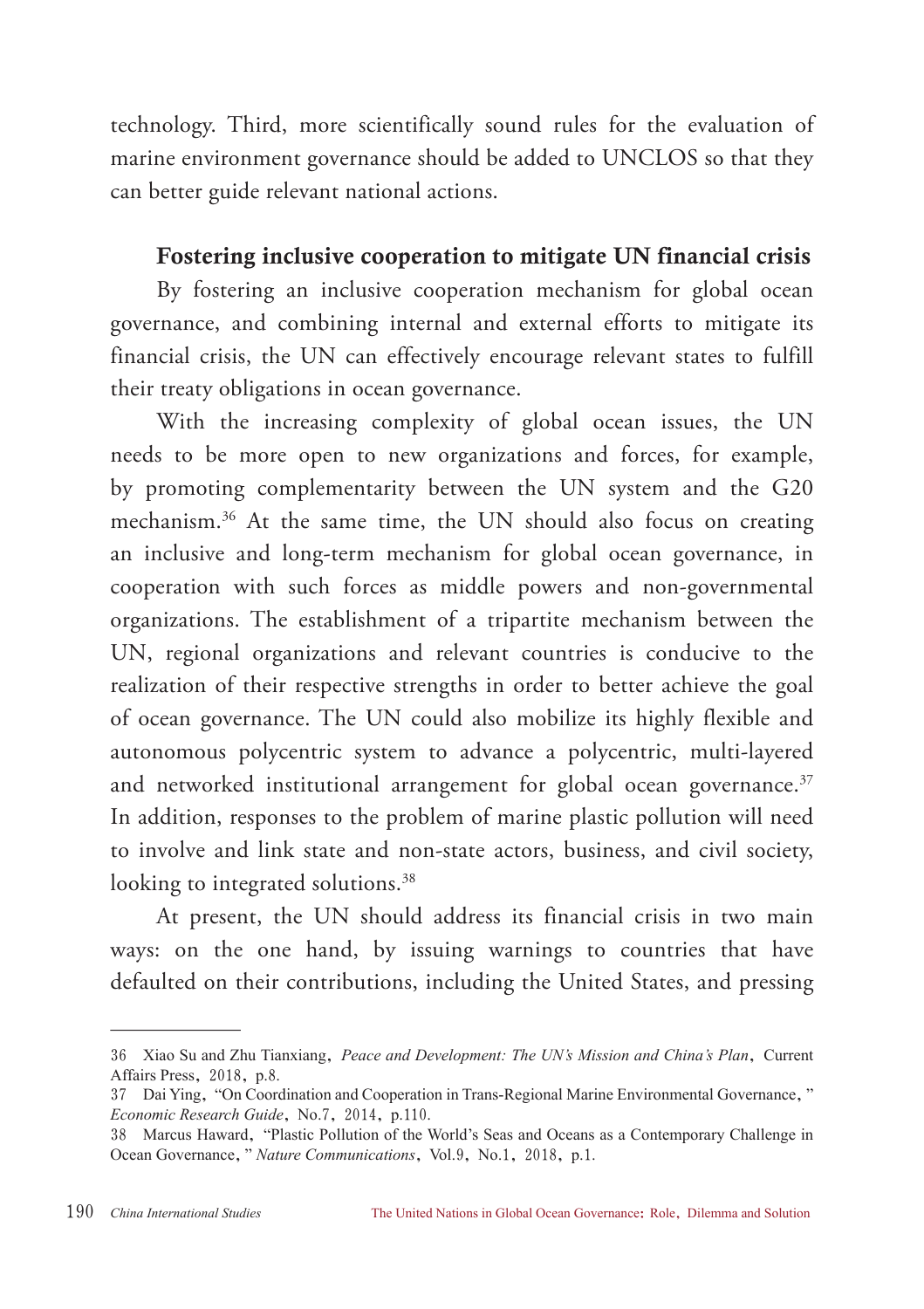them to fulfill their payment; and on the other hand, by "cutting back" internally, postponing some meetings and curtailing some non-essential travel of staff.39 The pressure of international public opinion to urge the countries concerned to pay their contributions has had a clear effect, with the US paying \$563 million in UN regular budget dues and many other countries paying their contributions to the UN in succession. It should be noted that the financial crisis originating from the arrears of the countries concerned in their contributions to the UN was essentially the result of power politics. On the one hand, the UN could take more effective measures to rein in countries in arrears and, meanwhile, undertake specific reforms, particularly in the regular budget, to strengthen cash flow management and improve budget execution. On the other hand, the UN should work to enhance its leadership and authority in global governance, thus freeing itself from the influence and control of power politics and chauvinism.

In addition, the UN should also actively address the challenges brought by the continuing deterioration of the global ocean governance situation. On the one hand, the UN should give full play to the role of science and technology in global ocean governance and make use of the rapidly evolving scientific and technological achievements to facilitate multi-dimensional governance. In order to fulfill the objectives defined in the Decade of Ocean Science for Sustainable Development (2021- 2030), there is a need to focus on the coordination of four interlinked mechanisms, namely the Executive Planning Group (EPG), stakeholder forums, regional workshops, and the Global Planning Meetings (GPMs).40 On the other hand, the penalties and monitoring of marine pollution and overexploitation of resources should be strengthened. The UN system should improve its monitoring capacity for the development and management of marine resources, strengthen its effective

<sup>39</sup> Gao Fei, "The UN Financial Crisis is a Political Issue," *Global Times*, October 10, 2019, p.14.

<sup>40</sup> Athena Trakadas, et al., "The Ocean Decade Heritage Network: Integrating Cultural Heritage within the UN Decade of Ocean Science 2021-2030," *Journal of Maritime Archaeology*, Vol.14, No.2, 2019, p.154.